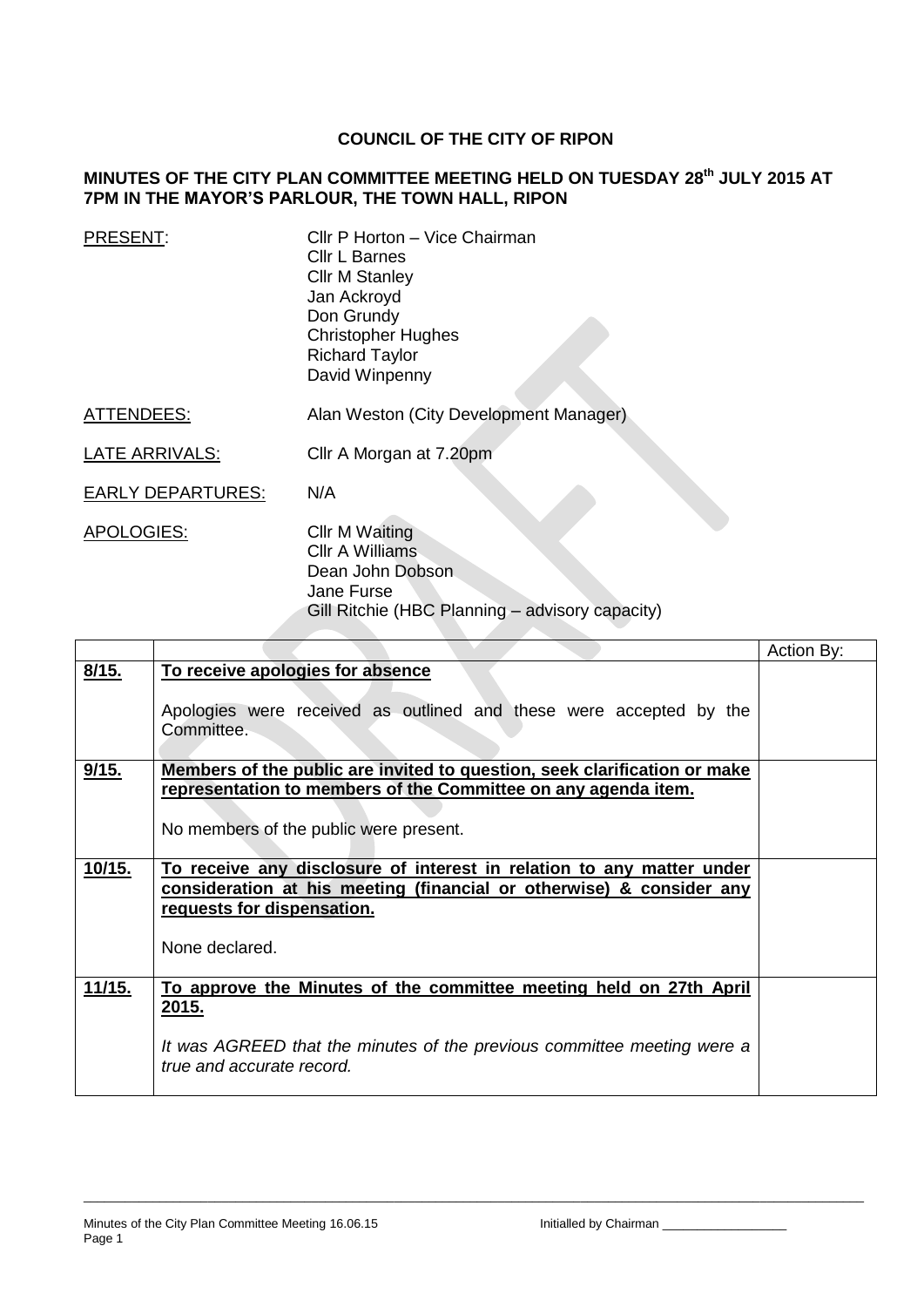| 2/15.  | To receive nominations for additional non-Council membership of the                                                                                                                                                                                                                                                                                                                                                                                                                                                                        |  |
|--------|--------------------------------------------------------------------------------------------------------------------------------------------------------------------------------------------------------------------------------------------------------------------------------------------------------------------------------------------------------------------------------------------------------------------------------------------------------------------------------------------------------------------------------------------|--|
|        | <b>Committee</b>                                                                                                                                                                                                                                                                                                                                                                                                                                                                                                                           |  |
|        |                                                                                                                                                                                                                                                                                                                                                                                                                                                                                                                                            |  |
|        | Following discussions with the Clerk, AW tabled a paper regarding the non-<br>Council membership of the Committee and the options and process for taking<br>this forward.                                                                                                                                                                                                                                                                                                                                                                  |  |
|        | A number of members of the Committee suggested that any decision should<br>be deferred pending further information about the knowledge and skill that<br>individuals wishing to join the Committee could contribute to enhance the<br>process of developing the Plan.                                                                                                                                                                                                                                                                      |  |
|        | It was AGREED to defer this item to the next Committee meeting.                                                                                                                                                                                                                                                                                                                                                                                                                                                                            |  |
| 13/15. | To receive progress report from the Neighbourhood Plan Working                                                                                                                                                                                                                                                                                                                                                                                                                                                                             |  |
|        | Group in relation to the development of the final draft Ripon City Plan                                                                                                                                                                                                                                                                                                                                                                                                                                                                    |  |
|        | and supporting documentation - verbal update                                                                                                                                                                                                                                                                                                                                                                                                                                                                                               |  |
|        | AW gave a brief verbal report saying that the focus of the Working Group had<br>been on continuing to prepare the pre-submission draft of the Ripon City Plan<br>and all of the necessary supporting documentation including the Sustainability<br>Appraisal / Strategic Environmental Assessment which needed to be carried<br>out. Furthermore the working group had also had the opportunity to consider<br>the "Harrogate District Local Plan 2035 - Issues and Options consultation"<br>and the implications for the Ripon City Plan. |  |
|        |                                                                                                                                                                                                                                                                                                                                                                                                                                                                                                                                            |  |

\_\_\_\_\_\_\_\_\_\_\_\_\_\_\_\_\_\_\_\_\_\_\_\_\_\_\_\_\_\_\_\_\_\_\_\_\_\_\_\_\_\_\_\_\_\_\_\_\_\_\_\_\_\_\_\_\_\_\_\_\_\_\_\_\_\_\_\_\_\_\_\_\_\_\_\_\_\_\_\_\_\_\_\_\_\_\_\_\_\_\_\_\_\_\_\_\_\_\_\_\_\_\_\_\_\_\_\_\_\_\_\_\_